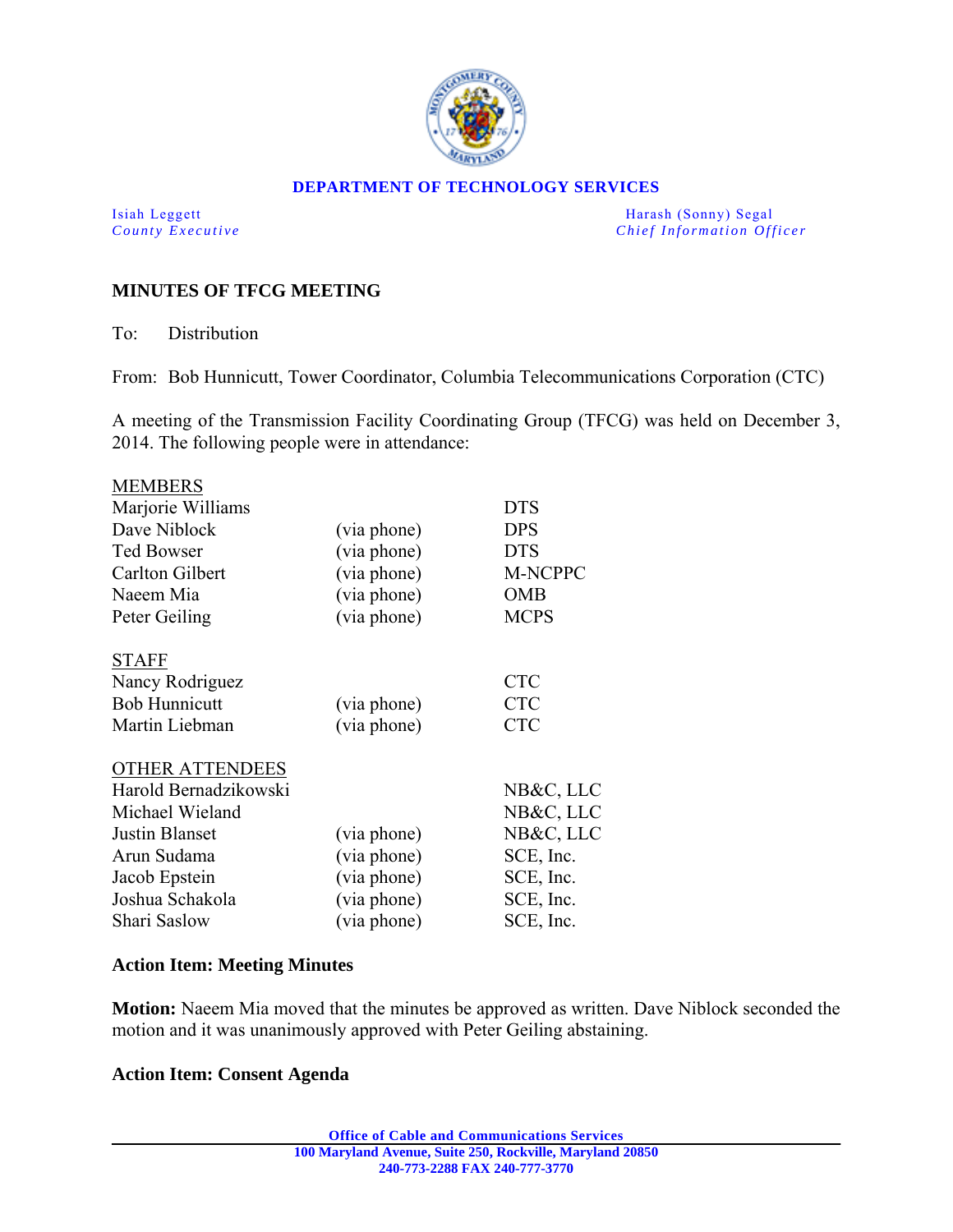- 1. Sprint application to add three panel antennas at the 235' level on a 300'-high lattice tower on Montgomery County property located at 26149 Ridge Road in Damascus (201403-06). *Minor Modification*.
- 2. Verizon Wireless application to attach twelve panel antennas at the 103' level atop a 100' high office building on U.S. government property located at 1335 East-West Highway in Silver Spring (201411-13). *Co-location*.
- 3. Verizon Wireless application to replace twelve antennas with nine panel antennas at the 65' level atop a 147'-high five-story residential condominium building on Maplewood Park Place property at 9707 Old Georgetown Road in Bethesda (201412-01). *Minor Modification*.
- 4. Verizon Wireless application to replace one antenna at the 140' level on a 165'-high monopole on Andrew P. Austin & Elizabeth Thornton property located at 18743 New Hampshire Avenue in Brinklow (201412-02). *Minor Modification*.
- 5. Verizon Wireless application to replace nine panel antennas at the 121' level on a 126' high PEPCO transmission line tower on PEPCO property located in the 12400 Block of Falconbridge Drive in North Potomac (201412-03). *Minor Modification*.
- 6. Verizon Wireless application to add three panel antennas at the 147' level on a 150'-high PEPCO transmission line tower on PEPCO property located at 4270 Sir Walter Road in Olney (201412-05). *Minor Modification*.
- 7. Verizon Wireless application to add one omni-directional antenna at the 41' level atop an existing 38'-high light pole on DJW, LLC property located at 13601 Connecticut Avenue in Silver Spring (201412-07). *Co-location*.
- 8. Verizon Wireless application to add one omni-directional antenna at the 39' level atop an existing 37'-high light pole on DJW, LLC property located at 13601 Connecticut Avenue in Silver Spring (201412-08). *Co-location*.
- 9. Verizon Wireless application to add one omni-directional antenna at the 45' level atop an existing 42'-high light pole on DJW, LLC property located at 13601 Connecticut Avenue in Silver Spring (201412-09). *Co-location*.
- 10. Verizon Wireless application to replace three 72"-high panel antennas at the 61' level on a 43'-high public storage building on Takoma Park Land LLP property located at 1352 Holton Lane in Takoma Park (201412-10). *Minor Modification*.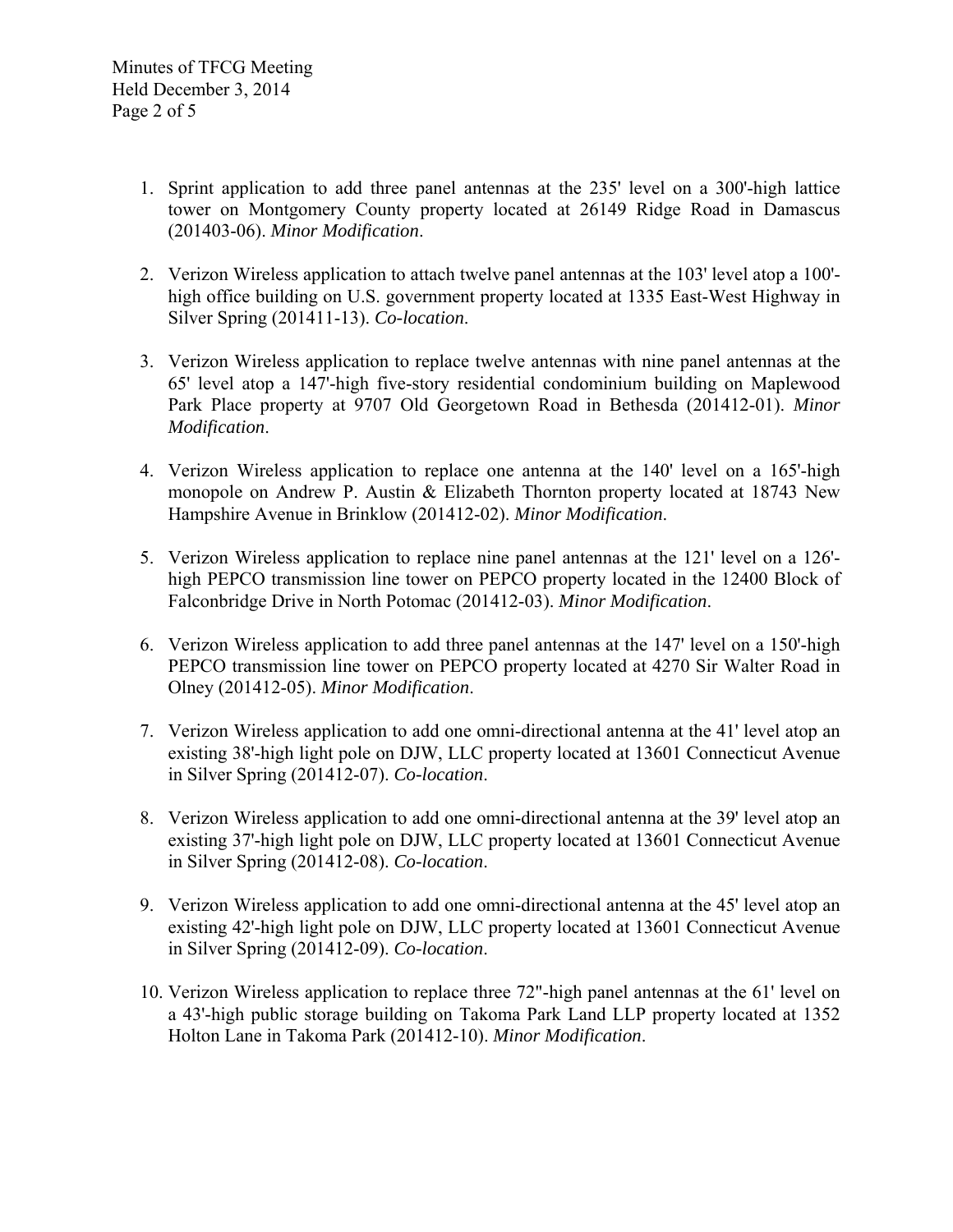- 11. Verizon Wireless application to replace twelve panel antennas at the 147' and 157' levels atop a 140'-high apartment building on Southern Management Corporation property located at 7600 Maple Avenue in Takoma Park (201412-11). *Minor Modification*.
- 12. Verizon Wireless application to remove one antenna and add four panel antennas at the 119' level atop a 98'-high office building on Chesapeake and Potomac Telephone Company property located at 13100 Columbia Pike in Silver Spring (201412-13). *Minor Modification*.
- 13. Verizon Wireless application to add one omni-directional antenna at the 37 level atop an existing 35'-high light pole on Redmill Shopping Center Association, LP property located at 7200 Muncaster Mill Road in Rockville (201412-14). *Minor Modification*.

Marjorie Williams stated that agenda items #9 and #13 would be removed from the consent agenda because they were not filed in accordance with the new zoning regulations. She stated that the two applications in question would be tabled and re-addressed at another meeting. Harold Bernadzikowski asked why the applications were being tabled. Ms. Williams explained that if an existing pole is being replaced with a new pole, the application needs to be refiled as a new pole.

Mr. Bernadzikowski asked why the applicants were not advised of this prior to the meeting. Bob Hunnicutt explained that neither of those applications noted that the antennas were not being attached to an existing pole. He stated that in the application shown on the agenda as #9, which was filed as a co-location, the applicant proposed that an existing light pole be replaced with a taller one; he also stated that in the application shown on the agenda as #13, which was filed as a minor modification, there is no existing pole at all.

Nancy Rodriguez added that the photos attached with the application for agenda item #13 were simulations, but that the photos were not identified as such; only after closer examination of the plans was this information discovered, and then verified by site visits.

Ms. Williams noted that the current regulations state that these small cell antennas are only permitted on an existing structure.

Mr. Bernadzikowski said that not only was he concerned about his two applications being tabled at this meeting, but he is also concerned for all applications in the future. He stated that he does not believe that the TFCG is interpreting the Code correctly and would like additional clarification so that all carriers know how to prepare these types of applications. Ms. Williams replied that the meaning of the Code was verified by Pamela Dunn, who works for the office that wrote the Code, and by Cliff Royalty, the County Attorney for TFCG matters. Carlton Gilbert stated that the TFCG's interpretation in these examples was his understanding of the new Code requirements as well.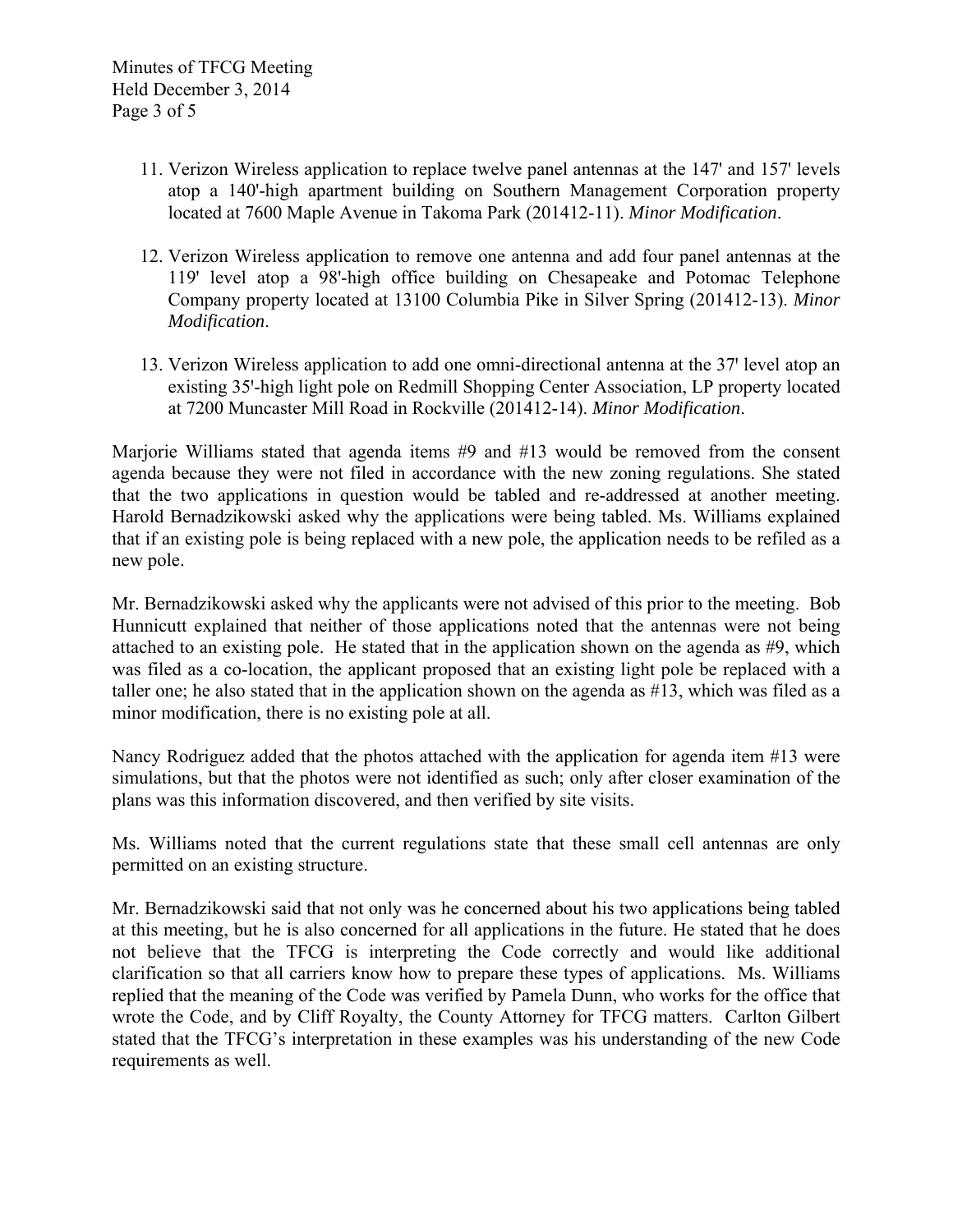Minutes of TFCG Meeting Held December 3, 2014 Page 4 of 5

Ms. Williams suggested she could perhaps schedule a meeting with Ms. Dunn and Mr. Royalty to confirm the interpretation.

**Motion:** Carlton Gilbert moved that all items on the Consent Agenda except for Items #9 and #13 be recommended. Peter Geiling seconded the motion and it was unanimously approved.

# **Regular Agenda**

**Action Item:** Sirius XM application to attach one panel antenna and one dish antenna at the 188' and 194' levels atop a 194'-high apartment building on BVF-11 Enclave LLC property located at 11235 Oak Leaf Drive in Silver Spring (201411-12). *Minor Modification. Conditioned on immediate resolution of any RF conflicts with the County Public Safety Radio frequencies should they arise.* 

Nancy Rodriguez summarized the application noting that, because the County has public safety radio antennas atop this building, and as has been the case with prior recommendations for this location, the recommendation is conditioned on Sirius immediately addressing any conflicts with the County services should any occur.

**Motion:** Peter Geiling moved that the application be recommended as conditioned by the Tower Coordinator. Ted Bowser seconded the motion and it was unanimously approved.

**Action Item:** Sprint application to add three panel antennas at the 150' level on a 195'-high WSSC lattice tower on WSSC property located at 12600 Great Seneca Road in Germantown (201412-04). *Minor Modification*.

*Conditioned on the application providing written approval from WSSC at the time of permitting that WSSC approves of the attachment* 

Nancy Rodriguez summarized the application noting that WSSC has not yet approved this modification. Consequently, the recommendation is conditioned on WSSC's approval.

**Motion:** Carlton Gilbert moved that the application be recommended as conditioned by the Tower Coordinator. Peter Geiling seconded the motion and it was unanimously approved.

**Action Item:** Verizon Wireless application to construct a 74'-high monopole and attach up to fifteen panel antennas at the 70' level on DJW, LLC property located at 14495 Southlawn Lane in Rockville (201412-06). *New.*

Mr. Hunnicutt summarized the application noting that this monopole is situated in a primarily industrial and commercial area and that because of its relatively low height, it may have minimal impact on nearby residential areas. The engineering review of the RF maps showed that there may not be a significant difference in coverage with antennas at the proposed height or 20 feet lower. However, because the TFCG has expressed interest in seeing new monopoles being